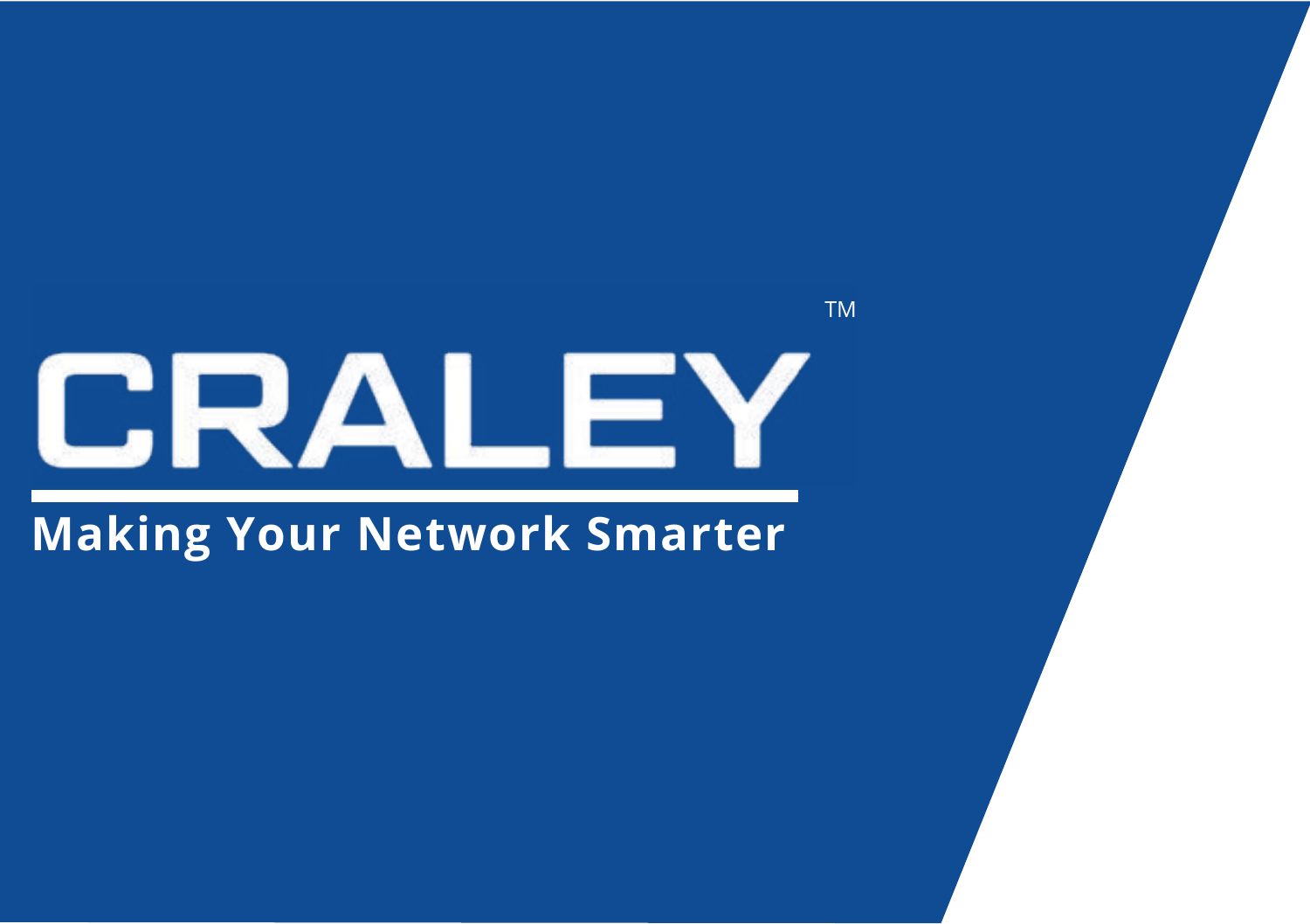

### **CRALEY Group Limited Overview**

Since 2014, CRALEY Group have been developing and patenting innovative solutions for the development of SMART pipeline Infrastructure focussing on 3 keys areas: CRALEY Sensing, **Fibre**<br>CRALEY Fibre and CRALEY Liner.



The technique is a 'pipe-within-a-pipe', where a special purpose small bore 'Messenger Pipe™' is inserted into an existing water pipe. A fibre communications cable may then be inserted into the Messenger Pipe, which is fully isolated from the water, there is never any contact between the two.

### **Sensing**

Once a CRALEY Fibre™ solution has been installed in a region, it is a simple matter of utilising just a single fibre from within the installed fibre bundle to act as a distributed Sensing Cable, to connect to an CRALEY Sensing™ Analyser for leak detection, burst detection, pipeline monitoring and third-party intrusion detection.

#### **Liner**

In addition to providing in-pipe communication solutions, we have a trenchless pipe relining and rehabilitation product with the ability to provide simultaneous fibre optic connectivity if required.

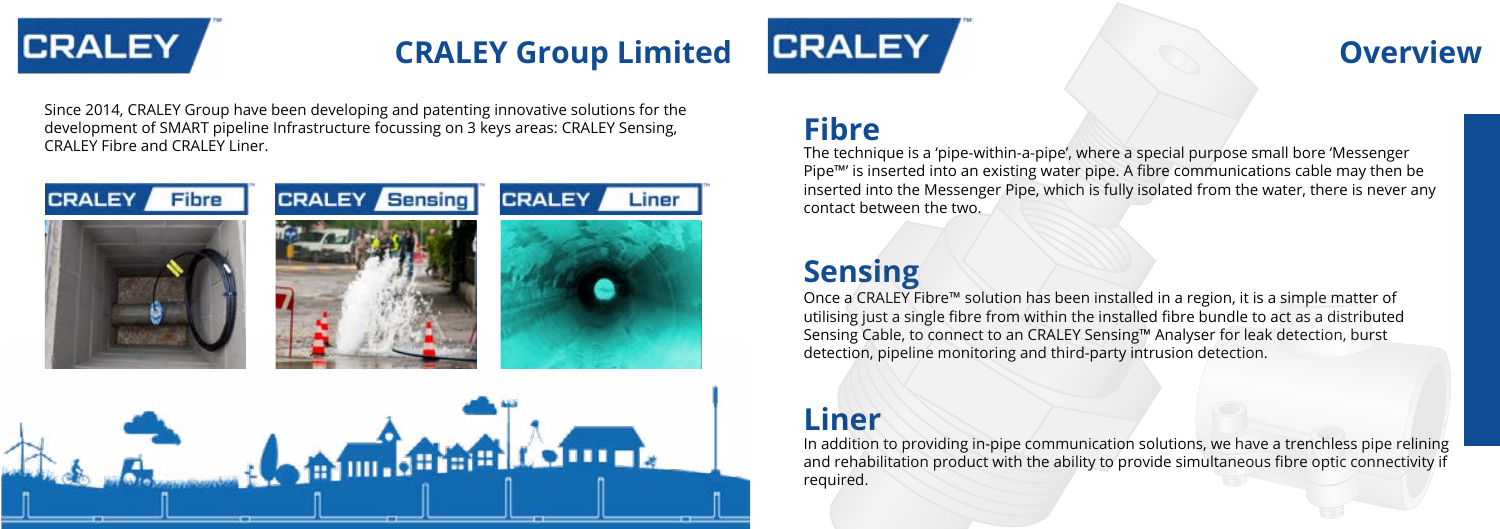## **CRALEY**

### **CRALEY Fibre**

# **CRALEY**

Fibre optics, via a CRALEY Fibre™ installation, can provide a single, unified and ultra-fast communications platform, fully future-proofed, suitable for any and all purposes, and with access available ready for use at all water company locations, chambers, assets and buildings.

A single, ubiquitous coverage and owned fibre platform would reduce costs in management, and reduce long term costs in rental of circuits from third party providers and facilitate long-term SMART Water Networks.

- **• A faster deployment method**
- **• Reduced civil works**
- **• Less public disturbance**
- **• Reduced environmental impact**



CRALEY Fibre Final Fitting Installation

#### **CRALEY Sensing**



CRALEY Sensing™ is an application that interfaces with the fibre optic communications cable installed within a CRALEY Fibre™ solution.

It requires the use of just a single fibre from within the installed cable. A CRALEY Sensing™ Analyser Unit is connected to just one end of the CRALEY Fibre™ installation.

Along the entire run length, upto 40km (25miles), no power or other equipment is needed. The in-pipe sensor fibre has unparalleled sensitivity due to intimate acoustic coupling.

The system creates more than 12,000 separate virtual hydrophones along the run It is a truly real-time monitor.

- **• Precise leak location**
- **• Constant monitoring**
- **• Asset protection**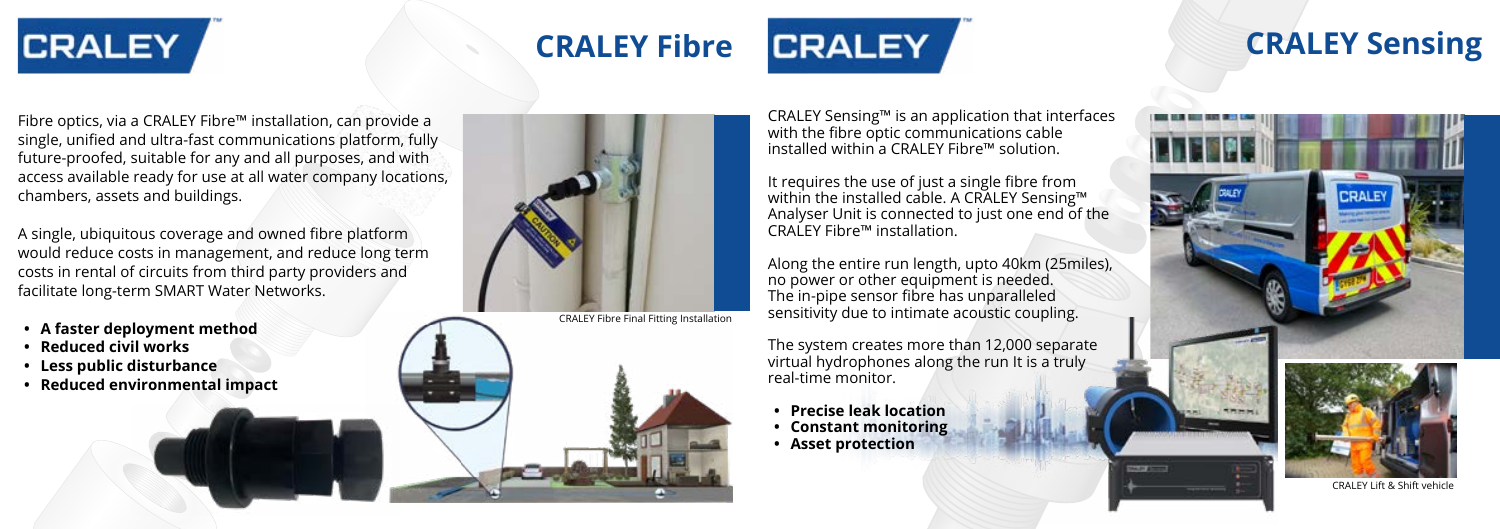

#### **CRALEY Liner**

# **CRALEY**

**CRALEY** 

In-pipe relining for re-lining existing pipelines to extend their service life.

The re-lining is achieved with a number of concentric polymer tubes, that are inserted into the existing pipeline, inflated with compressed air and fused together using a patented technique that requires:

- **• No noxious chemicals**
- **• No high temperature water**
- **• No steam**
- **• No heavy machinery**

The liner is friendly to the environment, is BPA free and is manufactured from recycled polymers.

**On-demand leak detection**

**Permanent 24/7 365 real-time leak monitoring**

**Supply pipe leak detection**

**Pipeline camera surveys**

**Asset mapping**

**Third-party intrusion detection**

**Water Terrorism (CBRN mitigation)**

**In-pipe communication links**

**Fibre** 

**Broadband Connectivity**

**Municipality Broadband**

**Community Broadband**

**5G Cell Connectivity**

**SCADA upgrades**

#### **CRALEY** Sensing

**Laminate in place (LIPP™) polymer lining**

**Optional fibre optic cable integration**

**Environmentally friendly** 

**Uses recycled plastic polymers**

**BPA Free**

| <b>Pipe Sizes</b>                                | 150mm to 300mm (6" to 12")              |
|--------------------------------------------------|-----------------------------------------|
| Structure                                        | Multiple laminated HDPE layers          |
| Technique                                        | Laminated in Place Polymer (LIPP™)      |
| Curing technique                                 | Non-contact magnetic lamination heating |
| Typical insertion rate                           | Up to 300m (1,000ft) per day            |
| Bisphenol A (BPA) free                           | <b>YES</b>                              |
| Option of adding fibre optic communication ducts | <b>YES</b>                              |
| Pre-inserted fibre option                        | <b>YES</b>                              |





#### **Launching Q1 2023**